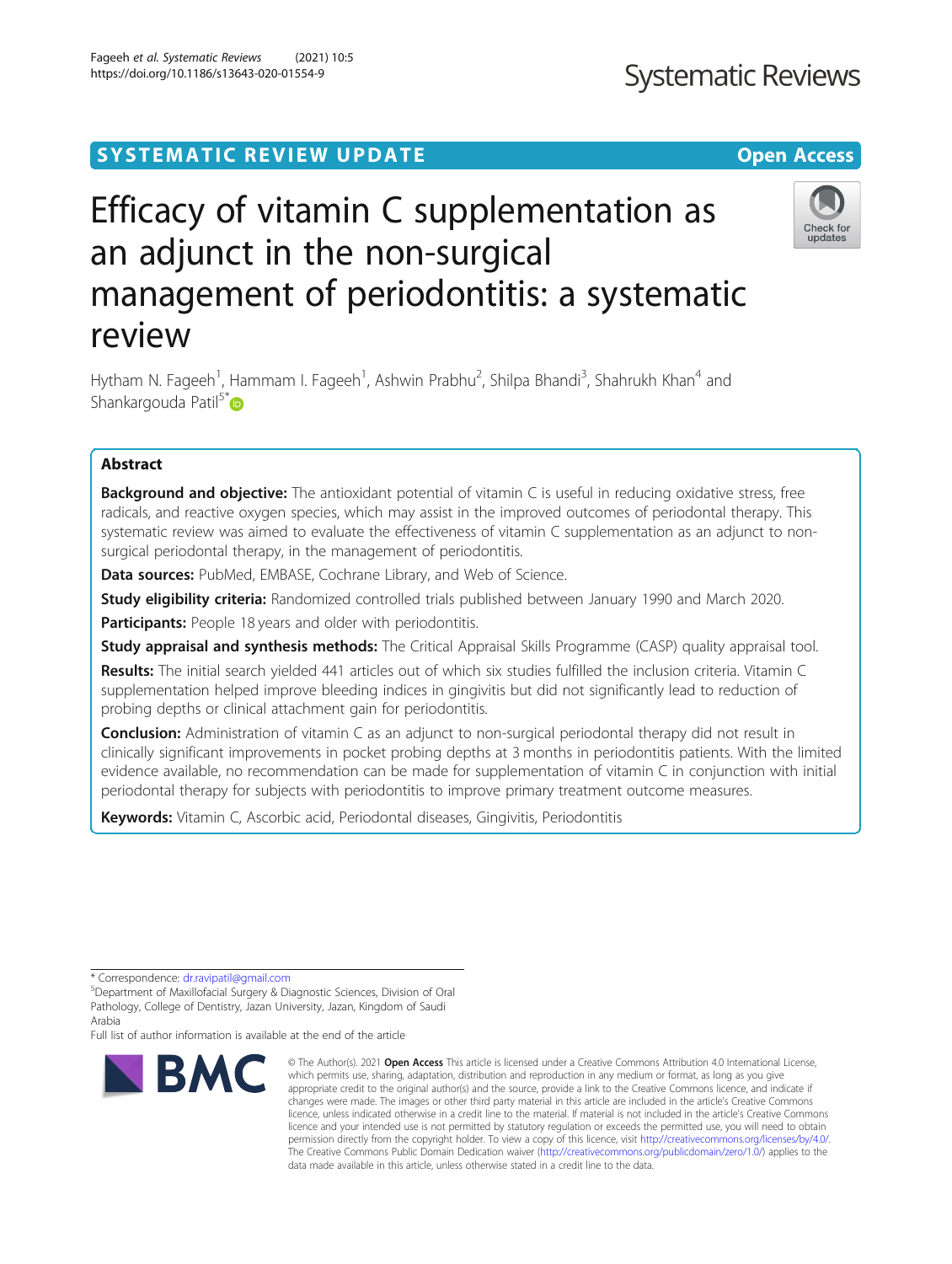## Clinical relevance

## Rationale

• The appropriate supplementation of vitamin C may lead to lower levels of inflammation owing to its antioxidant properties. If used in conjunction with non-surgical periodontal therapy, it may lead to better treatment outcomes. Since periodontal diseases burden global healthcare systems, it is imperative to find cost-effective approaches to prevent or slow its progression.

## Principal findings

• Supplemental use of vitamin  $C$  as an adjunct to non-surgical therapy did not result in a clinically significant improvement in pocket probing depths at 3 months in periodontitis patients, whereas in gingivitis and in diabetic individuals, supplementation showed improvement in gingival parameters of bleeding and inflammation.

## Practical implications

• Inclusion of vitamin C supplements in non-surgical treatment protocols may not offer any additional benefit clinically in improving treatment outcomes for patients with periodontitis.

#### Background

Periodontitis is a multifactorial, immuno-inflammatory disease primarily initiated by an infection of bacteria from the dental biofilm, followed by an anomalous host response, leading to the destruction of periodontal tissues [[1](#page-8-0)]. Periodontitis is a complex condition that is not fully understood despite significant advances in unraveling the underlying disease mechanisms. Current understanding attributes a major role in the various stages of periodontitis to neutrophils and their action [\[2](#page-8-0)].

Polymorphonuclear leukocytes (PMNs) are known to play a critical role in the pathobiology of periodontitis by mounting an antimicrobial response to biofilm bacteria. Infiltration of periodontal tissue by PMNs leads to multiple signaling pathways being triggered and increasing reactive oxygen species (ROS) concentration at the site of infection [\[3](#page-8-0)].

ROS is a broad term that includes oxygen-derived free radicals, nitric oxide radical species, and non-radical derivatives of oxygen which are essential to many normally occurring biologic processes. The human body has also developed a highly integrated and complex antioxidant defense system that functions to detoxify ROS and modifying them to form less reactive species thereby nullifying their biologic effects. It has been found that ROS, in cultures, demonstrates a growth promotive effect on fibroblasts and epithelial cells at low concentrations. However, at higher concentrations, they have a detrimental effect culminating in tissue damage in the absence or dysfunction of antioxidant mechanisms [\[4](#page-8-0)]. In the context of periodontal diseases, ROS along with inflammatory mediators and lipid peroxides together activate macrophages, fibroblasts, and more neutrophils leading to overproduction of ROS resulting in increased "oxidative stress" and a vicious cycle results from it [\[5](#page-8-0)]. This "oxidative stress" brought about by PMNs is suggested to be primarily responsible for the destruction of tissues observed in periodontitis  $[6]$  $[6]$  $[6]$ .

Vitamin C or L-ascorbic acid is a compound that belongs to the scavenging (chain breaking) group of antioxidants [\[7\]](#page-9-0). It is known to play a vital role in the maintenance of the integrity of connective tissue, osteoid tissues, and dentine apart from its activity as an enzyme cofactor in its ionic form as ascorbate [\[7](#page-9-0)]. It also scavenges free radicals and possesses potent antioxidant and immune-modulatory properties which can effectively control excessive ROS generated in many chronic inflammatory conditions  $[8]$  $[8]$ . Vitamin C is also considered an important dietary antioxidant in the maintenance of periodontal health [\[5](#page-8-0)]. Furthermore, it has been shown to decelerate the rate of progression of periodontitis by stimulating the differentiation of progenitor cells of the periodontal ligament [[9\]](#page-9-0).

Many experimental and epidemiological studies have been undertaken to explore the preventative and therapeutic potential of vitamin C concerning periodontal diseases. While there is insufficient evidence to support the use of antioxidant vitamins as a monotherapy in the management of periodontal diseases [[10,](#page-9-0) [11\]](#page-9-0), its role as a preventive agent and as an adjunct to non-surgical treatment cannot be dismissed. Indeed, experimental gingivitis studies have shown that the intake of ascorbic acid either by diet or supplementation has a strong preventive effect on the reduction of gingival bleeding [\[11](#page-9-0)]. Our present understanding of periodontal diseases also suggests that gingivitis and periodontitis may present as individual pathologies and, therefore, respond differently to the benefits of vitamin C supplementation [\[12](#page-9-0)]. Despite this relationship and given the limited number of controlled studies, it has been difficult to ascertain the effect of vitamin C supplementation on clinical parameters used to assess periodontal treatment outcomes [\[12\]](#page-9-0).

Thus, this systematic review was undertaken to evaluate the adjunctive effects of dietary supplementation of vitamin C on clinical parameters such as periodontal pocket depth (PPD) and clinical attachment level (CAL) in conjunction with non-surgical periodontal treatment (NSPT) in patients with periodontitis.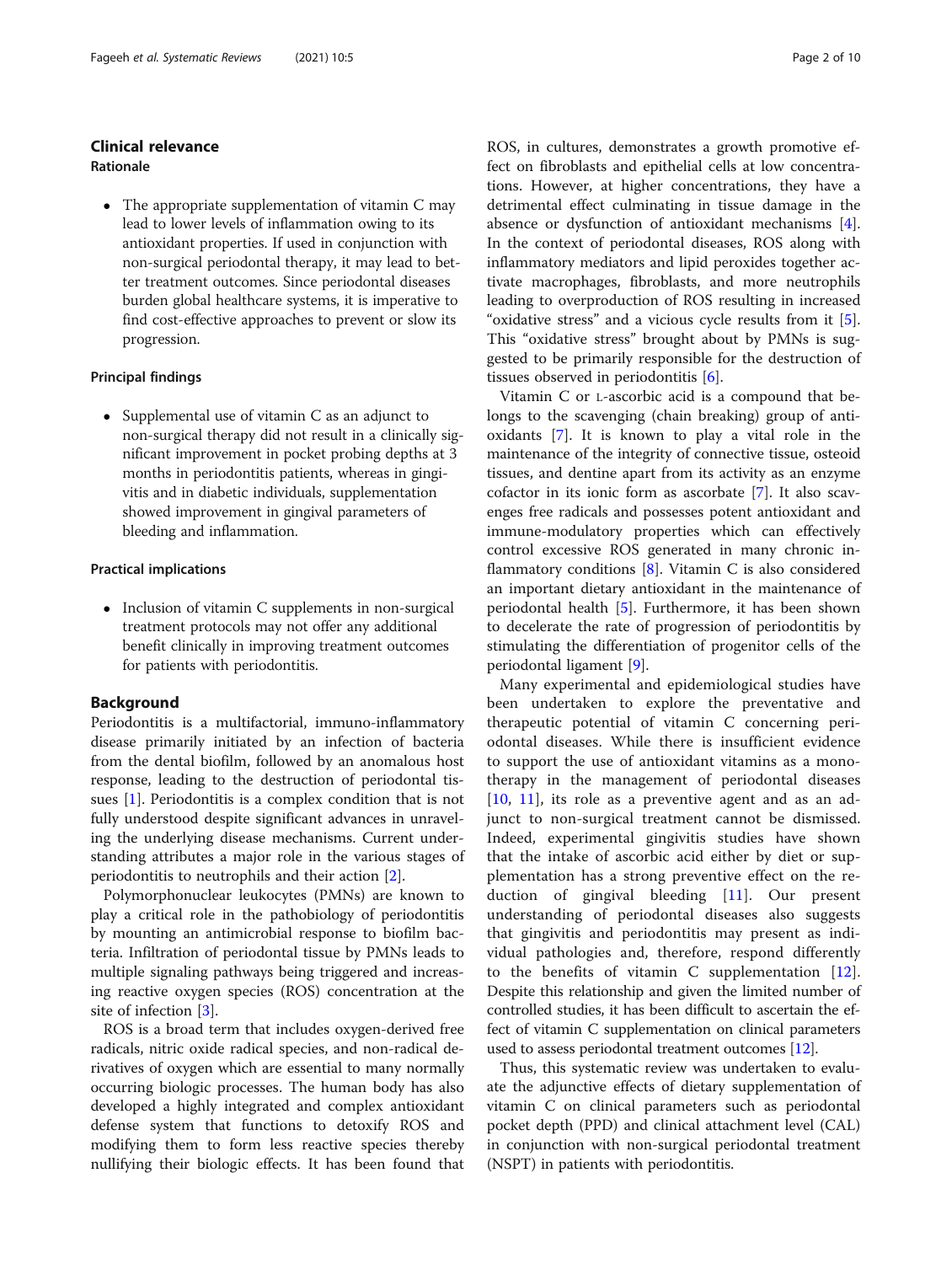## Methodology

#### Protocol development

The systematic review was registered in PROSPERO with the registration number CRD42020179309 and the PRISMA (Preferred Reporting Items for Systematic Reviews and Meta-Analyses) statement checklist for reporting was adopted [[13](#page-9-0)]. This review focused on studies that investigated the effect of vitamin C supplementation as an adjunct to non-surgical periodontal therapy and its impact on PPD and clinical attachment level [CAL].

#### Eligibility criteria

The criteria used for this article was according to the PICOS format: The population (P) included adult participants that were non-institutionalized with periodontitis (notwithstanding the definition, extent, and severity of the periodontitis) and no systemic comorbidities or other specialist orthodontic treatment; the intervention (I) was the dietary supplementation of vitamin C; the comparison (C) was among the periodontitis patients with and without the vitamin C dietary intake; the outcome (O) was the status of the periodontitis evaluated by several parameters including dental plaque index (PI), PPD, clinical attachment level (CAL), bleeding on probing (BOP), gingival index (GI), gingivitis severity index (GSI), and sulcus bleeding index (SBI); and the study design (S) included randomized control trials (RCTs).

#### Information sources and search

MEDLINE (through PubMed), EMBASE, Cochrane Oral Health Group Specialized Register, Google Scholar, Pro-Quest Dissertations, and Thesis Database were used in this systematic review. The following search terms were used: (Vitamin C) OR (Ascorbic Acid) AND (Periodontal Disease) OR (Periodontitis) OR (Dental plaque) OR (Gingival bleeding) OR (Bleeding on Probing) OR (BOP) OR (Periodontal Pocket) OR (Periodontal Probing Depth) OR (Clinical Attachment Loss).

#### Study selection and data extraction

The articles were screened by two reviewers (HNF and HIF) who independently checked for relevant titles and abstracts from articles published until April 2020. Any disagreement was resolved by consensus and discussion. Both authors then performed a full-text evaluation following the PICOS criteria. A Microsoft Excel spreadsheet was created to summarize the findings from the full-text analyses.

## Risk of bias

After the full-text assessment was done, both reviewers started data extraction and risk of bias evaluation, which was assessed by using appropriate tools according to study design. The revised Cochrane risk of bias tool for randomized trials (RoB-2) was used [[14\]](#page-9-0).

#### Summary measures and synthesis of results

For both test and control groups, mean values and standard deviation (SD) were evaluated in the studies selected. For the size of the intervention effect in the individual studies, the standardized mean difference (SMD), and 95% confidence interval (CI) were analyzed as the difference in the mean outcome between groups. The cumulative effect was considered significant if  $p < 0.05$ .

#### Quality appraisal of included studies

The Critical Appraisal Skills Programme (CASP) guidelines checklist was used for the appraisal of randomized controlled trials in this review [[15\]](#page-9-0). CASP quality assessment is based on nine questions that ask if the study focused issue, randomized assignment of patients, did the proper selection of patients, blinded experiment, identified similarity of the groups at the beginning of the trial, treated the groups equally, applied results in the context, considered clinically important outcomes, and weighted for benefits over harms and costs. The authors (H.N.F. and S.P.) independently graded each included study using the CASP quality assessment criteria for randomized controlled trials and then resolved the potential conflict with an independent oral health research expert. The CASP was graded as "High", "Moderate", and "Low" based on the strengths and weaknesses of studies. The tool generates binary scores: 1 for "satisfied" and 0 for "unsatisfied".

## Results

## Study selection

The search yielded 441 articles, of which 255 duplicates were removed. The remaining 186 articles were screened using their titles and abstract. Of these studies, 140 were further excluded, leaving 46 articles for full-text analysis. The final list of selected articles included six relevant articles [\[16](#page-9-0)–[21\]](#page-9-0). The PRISMA flowchart in Fig. [1](#page-3-0) shows the selection process. The inter-examiner agreement was 0.80 for the title and abstract screening and 0.79 for the full-text evaluation via Cohen's kappa test [[22](#page-9-0)].

#### Study characteristics

Overall, the six RCTs included in this review were published from 2010 to 2019 with adult participants  $>$  23 years of age. The minimum follow-up period ranged from 14 days to 6 months, with four studies mandating at least a 3-month follow-up [[17](#page-9-0)–[19](#page-9-0), [21](#page-9-0)]. All studies except Shimabukuro et al. contained participants that possessed chronic periodontitis. Total antioxidant capacity (TAOC) was measured by Shimabukuro et al. and Abou Sulaiman and Shehadeh in saliva and serum, respectively,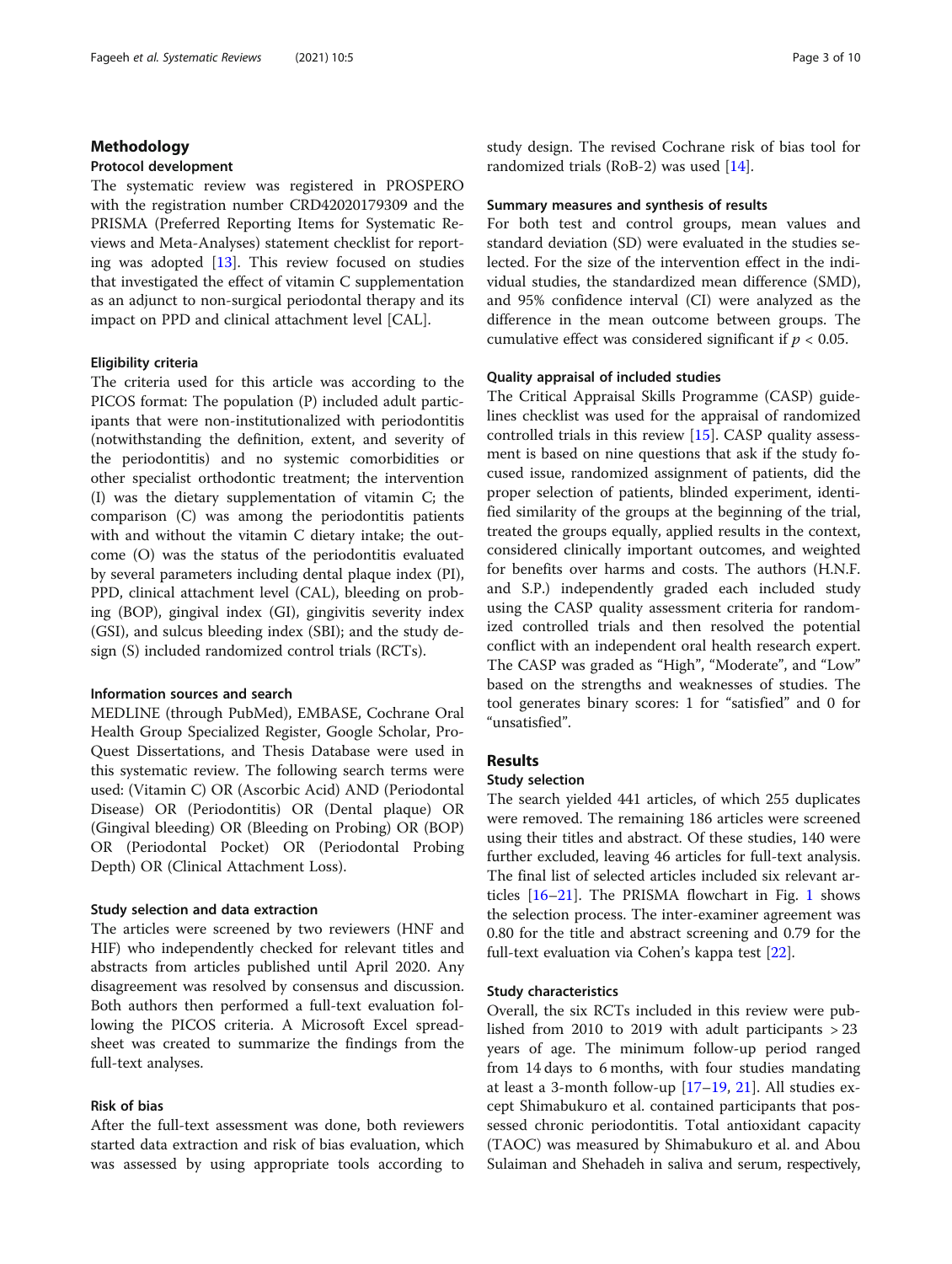<span id="page-3-0"></span>

and did not report serum/plasma vitamin C levels. The study by Chitsazi et al. did not report either TOAC or serum/ plasma vitamin C levels. Participants in all other studies were tested for plasma/serum vitamin C levels.

## Exclusion criteria of studies

Generally, patients who were pregnant or lactating, and participants who used non-steroidal anti-inflammatory drugs (NSAIDs) or antimicrobial drugs in the past 3 months before the RCTs began were excluded from the studies. Smokers, previous or current, were exempt from all studies except Dodington et al., who assessed the effect of vitamin C on periodontitis in smokers [\[18\]](#page-9-0). Furthermore, only two studies evaluated the comparison between chronic periodontitis and vitamin C intake in diabetic patients who were unaffected by other medical complications [[16,](#page-9-0) [20](#page-9-0)].

## Vitamin C supplementation

Vitamin C was given in varying modes and doses across the six RCTs that were assessed. Kunsongkeit et al. supplemented 500 mg/day vitamin C for 30 days after scaling and root planing [[16](#page-9-0)], whereas Chitsazi et al. opted for 60 mg/day for females and 75 mg/day for males along with 2 mg/day melatonin for 4 weeks [\[17\]](#page-9-0). Dodington et al. experimented with varied doses of vitamin C from 42 to 107 mg/day, 108 to 149 mg/day, and 151 to 241 mg/day to study its effect on smokers and non-smokers [[18\]](#page-9-0). Abou Sulaiman and Shehadeh chose 2000 mg/day of vitamin C for 4 weeks [[19\]](#page-9-0), while Gokhale et al.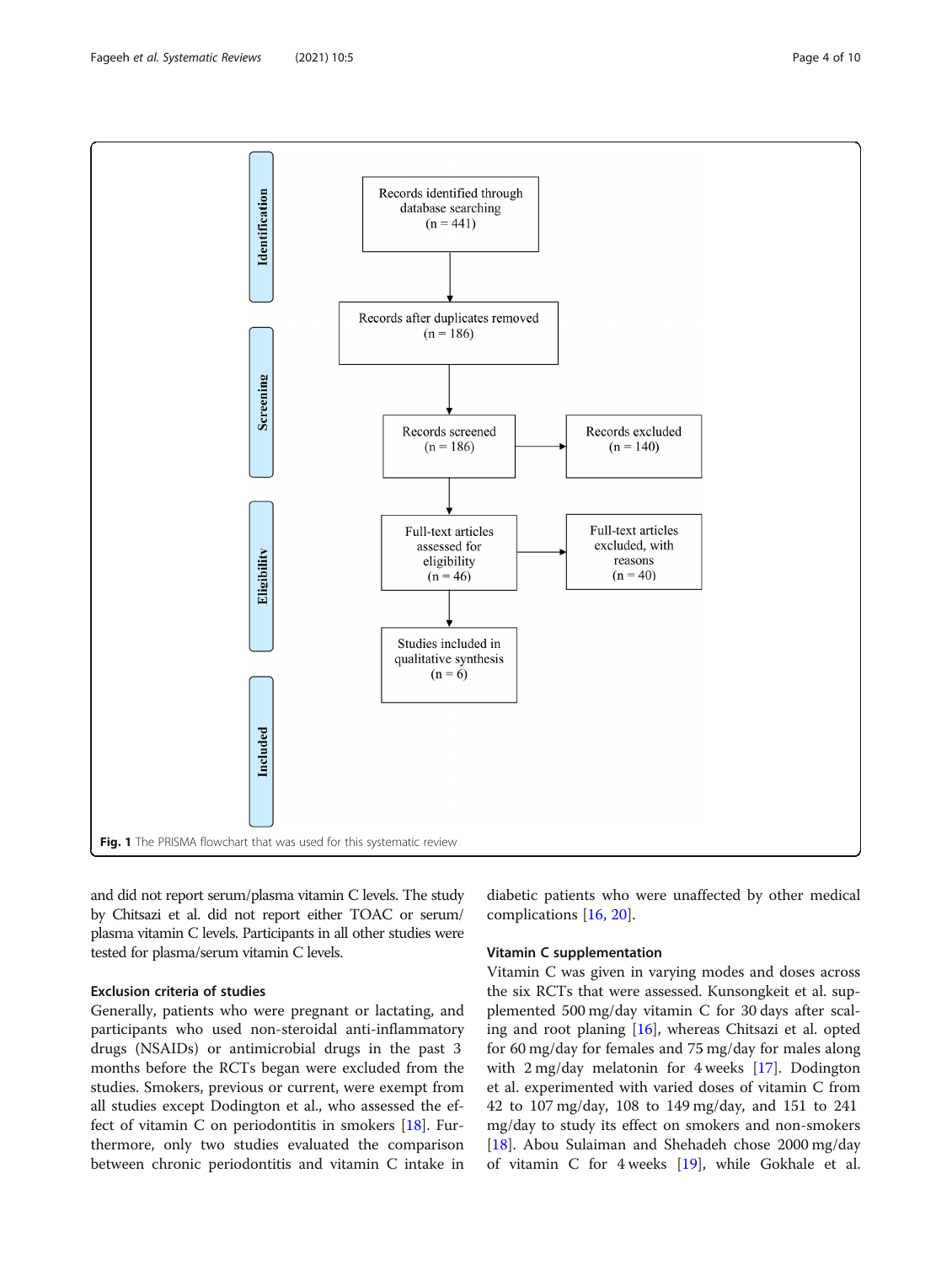preferred the dose 450 mg/day of vitamin C as chewable tablets [[20](#page-9-0)]. The only study in this review that used vitamin C as a dentifrice containing L-ascorbic acid 2 phosphate magnesium salt (0.3%) was conducted by Shimabukuro et al [\[21](#page-9-0)].

## Interventions and outcome measures

All RCTs used NSPT as a mode of intervention with and without supplemental vitamin C in the treatment and control groups, respectively. Vitamin C serum/ plasma levels were measured in all studies except those by Shimabukuro et al. and Abou Sulaiman and Shehadeh wherein they measured total antioxidant capacity (TAOC) in saliva and plasma, respectively, and did not report serum/plasma vitamin C levels [[19,](#page-9-0) [21](#page-9-0)]. Gokhale et al. tested similar measures with patients who possessed chronic gingivitis, chronic periodontitis, and chronic periodontitis with type 2 diabetes. Shimabukuro et al., on the other hand, used a dentifrice enriched with vitamin C on patients with gingivitis only while Abou Sulaiman and Shehadeh focused on NSPT with vitamin C in patients with chronic periodontitis.

The periodontal measures that were assessed included the dental plaque index (PI), probing pocket depth (PPD), clinical attachment level (CAL), bleeding on probing (BOP), gingival index (GI), gingivitis severity index (GSI), and sulcus bleeding index (SBI). All studies had examiner calibration exercise to make sure intraexaminer reliability and inter-examiner reliability before periodontal assessment. The dental professionals who performed the oral examination varied across studies based on the examiners [dental hygienist, periodontitis, or a general dentist].

#### Covariates

Since Kunsongkeit et al. studied the effect of vitamin C as an adjunct in NSPT in uncontrolled type 2 diabetes mellitus patients, fasting blood sugar levels and HbA1c acted as covariates [\[16\]](#page-9-0). Dodington et al. tested smoking status, beta-carotene, alpha-tocopherol, vitamin D, alphalinolenic acid (ALA), eicosapentaenoic acid (EPA), and docosahexaenoic acid (DHA) along with plasma ascorbic acid concentration [[18](#page-9-0)], whereas Shimabukuro et al. tested the total antioxidant activity of the saliva [[21](#page-9-0)].

**Table 1** The CASP quality assessment scale  $(N = 6)$ 

## Effect of vitamin C on gingivitis and periodontitis

Five out of six included studies found that vitamin C supplementation was associated with reduction periodontal outcome measures of PI, SBI, GI, PPD, and CAL. Shimabukuro et al.'s 2015 study found that dentifrice containing L-ascorbic acid 2-phosphate magnesium salt proved beneficial in GI reduction in the test group from 1.22  $\pm$  0.03 to 0.73  $\pm$  0.03 and the GSI from 1.09  $\pm$ 0.04 to 0.69  $\pm$  0.03. Chitsazi et al. study found that vitamin C with melatonin may be beneficial as an adjunct to NSPT in patients with chronic periodontitis [\[17](#page-9-0)]. Dodington et al. showed that a dose-response relationship was observed between vitamin C intake and reduction in sites with PPD  $> 3$  mm [\[18](#page-9-0)]. Gokhale et al. and Shimabukuro et al. reported that vitamin C had a pronounced effect on patients with chronic gingivitis, although the latter only utilized a dentifrice to achieve this effect [[20](#page-9-0), [21\]](#page-9-0). Abou Sulaiman and Shehadeh reported no significant differences in periodontal condition after vitamin C supplementation as the control and the test groups exhibited similar outcomes [\[16,](#page-9-0) [19\]](#page-9-0).

## Quality appraisal of included studies

The CASP checklist guidelines were used to assess the quality of the included studies. Table 1 shows the strengths and weaknesses of each study and Table [2](#page-5-0) shows the study participants' characteristics, case definition of periodontitis, intervention, and summary of result. Overall, outcomes were noted in all RCTs to minimize bias ( $n = 6$ ; 95%). Serum/plasma levels of vitamin C were assessed in two studies only [[19](#page-9-0), [20\]](#page-9-0). The third study used GI and GSI to monitor outcomes [[21\]](#page-9-0).

## **Discussion**

In the present review, we found that administration of vitamin C as an adjunct to non-surgical periodontal therapy did not result in clinically significant improvements in pocket probing depths at 3 months in patients with periodontitis (Figs. [2](#page-7-0) and [3\)](#page-7-0). Numerous literature reviews have been published previously that identified the relationship between serum concentration of vitamin C and periodontitis using evidence from cross-sectional and case-control studies. Since interventional studies including randomized controlled trials are the "gold

| Author                                 | Part 1 | Part 2 | Part 3   | Part 4   | Part 5                        | Part 6 | Part 7 | Part 8 | Part 9 | Quality     |
|----------------------------------------|--------|--------|----------|----------|-------------------------------|--------|--------|--------|--------|-------------|
| Abou Sulaiman and Shehadeh [19], Syria |        |        |          |          | $\sim$ 1                      |        |        |        |        | <b>High</b> |
| Shimabukuro et al. [21], Japan         |        |        |          |          | $1 \quad 1 \quad 1$           |        |        |        |        | High        |
| Gokhale et al. [20], India             |        |        |          |          | $\sim$ 1 $\sim$ $\sim$ $\sim$ |        |        |        |        | High        |
| Kunsongkeit et al. [16], Thailand      |        |        |          |          | $\sim$ 1                      |        |        |        |        | <b>High</b> |
| Chitsazi et al. [17], Iran             |        |        |          |          | $\sim$ 1                      |        |        |        |        | High        |
| Dodington et al. [18], Canada          |        |        | $\Omega$ | $\Omega$ | $\Omega$                      |        |        |        |        | Moderate    |
|                                        |        |        |          |          |                               |        |        |        |        |             |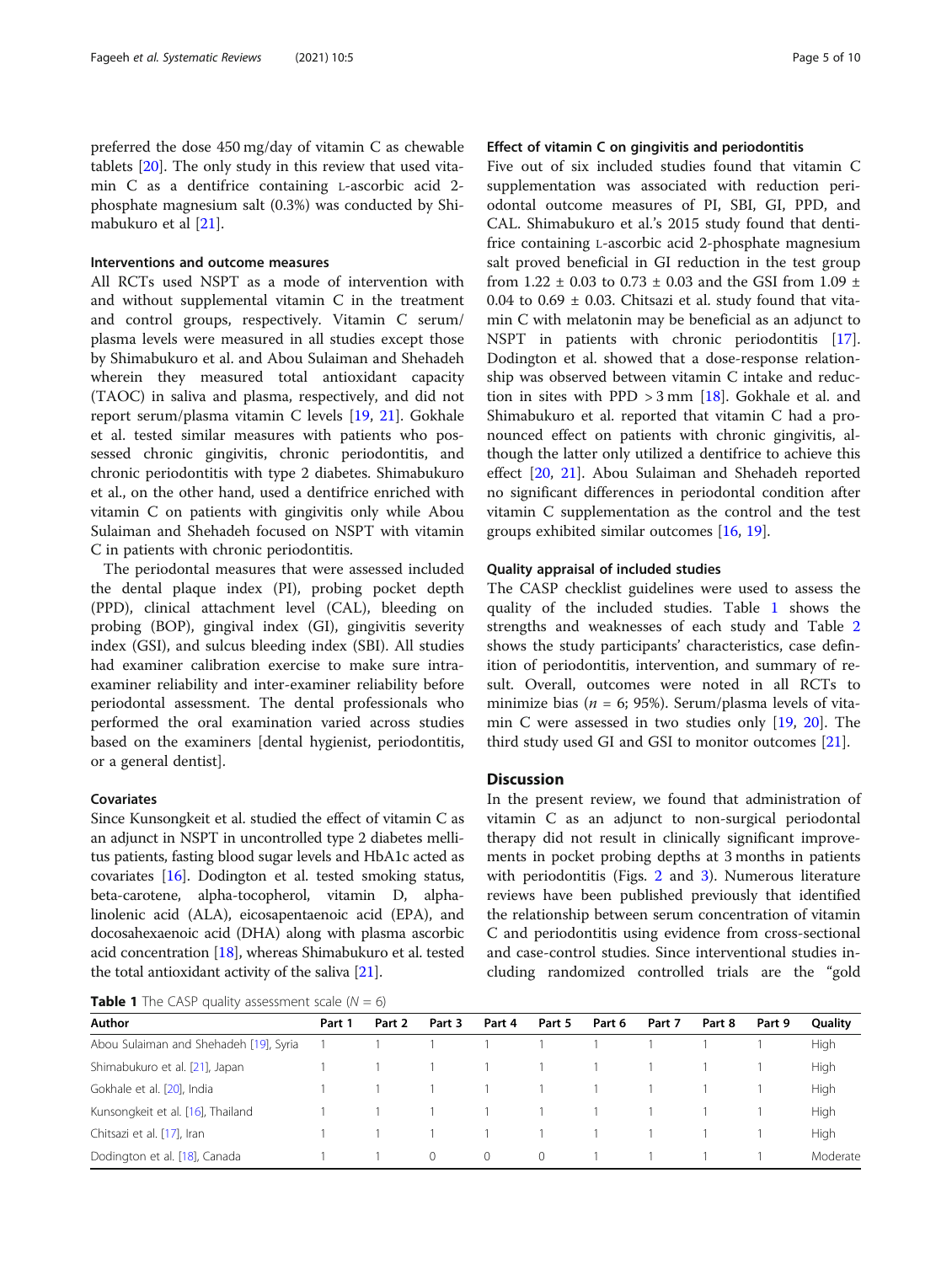| Author,<br>year,<br>country                   | Study<br>design,<br>follow-<br>up<br>period                       | Sample size Participant<br>calculation,<br>random<br>allocation,<br>examiner<br>calibration | <b>Table 2</b> Study and participants characteristics, case definition of periodontitis, intervention, and summary of result ( $N = 6$ )<br>characteristics:<br>age range,<br>gender, mean<br>age, ethics<br>approval; pre-<br>treatment<br>instruction | Periodontitis<br>definition,<br>probe used,<br>professional<br>who<br>performed<br><b>SRP</b> | Covariates and<br>dropout                                                                                                                                                                                                                                                                                                                                                                                                                                     | Intervention<br>(Test)                                                                                                                                                                                                                                                                                                                     | Intervention<br>(Control) | Summary of<br>result                                                                                                                                                                                                                                                                                                                                                                                                                   |
|-----------------------------------------------|-------------------------------------------------------------------|---------------------------------------------------------------------------------------------|---------------------------------------------------------------------------------------------------------------------------------------------------------------------------------------------------------------------------------------------------------|-----------------------------------------------------------------------------------------------|---------------------------------------------------------------------------------------------------------------------------------------------------------------------------------------------------------------------------------------------------------------------------------------------------------------------------------------------------------------------------------------------------------------------------------------------------------------|--------------------------------------------------------------------------------------------------------------------------------------------------------------------------------------------------------------------------------------------------------------------------------------------------------------------------------------------|---------------------------|----------------------------------------------------------------------------------------------------------------------------------------------------------------------------------------------------------------------------------------------------------------------------------------------------------------------------------------------------------------------------------------------------------------------------------------|
| Kunsongkeit<br>et al., 2019<br>[16], Thailand | RCT-<br>double-<br>blind, 1<br>and $2$<br>month                   | Yes, yes, NR                                                                                | 31 uncontrolled<br>type 2 diabetes<br>mellitus and<br>periodontitis<br>patients; all<br>participants<br>received OHI +<br>motivation until<br>PI was $\leq 0.5$ pre-<br>treatment                                                                       | PI, GI, SBI, PD,<br>CAL; UNC 15-<br>probe                                                     | Plasma vitamin<br>C, FBS, HbA1c;<br>no dropout                                                                                                                                                                                                                                                                                                                                                                                                                | 500 mg/day<br>vitamin C [30<br>days] + FMSRP                                                                                                                                                                                                                                                                                               | $FMSRP +$<br>placebo      | The periodontal<br>parameters of PI,<br>SBI, GI, PD, and<br>CAL significantly<br>improved in the<br>treatment group<br>and the placebo<br>group. No<br>significant<br>differences were<br>observed in<br>periodontal<br>parameters in<br>treatment group<br>and the placebo<br>group.                                                                                                                                                  |
| Chitsazi et al.,<br>2017 [17],<br>Iran        | RCT,<br>Yes, yes, NR<br>single<br>masked;<br>$3$ and $6$<br>month |                                                                                             | 60 periodontitis<br>patients, 23-65<br>years, mean age<br>41 years, three<br>groups [20 pts<br>each], all partici-<br>pants were given<br>OHI to tooth-<br>brush with modi-<br>fied bass<br>technique +<br>flossing twice a<br>day                      | GI, PD, CAL;<br>UNC 15-probe;<br>periodontist                                                 | Age, sex; no<br>dropout                                                                                                                                                                                                                                                                                                                                                                                                                                       | Treatment group<br>$1,$ NSPT $+$<br>melatonin +<br>vitamin C,<br>treatment group<br>2, and NSPT +<br>melatonin. All<br>groups received<br>NSPT using<br>ultrasonic scaler<br>and curettage.<br>Melatonin dose,<br>2 mg/day for 4<br>weeks, and<br>vitamin C dose,<br>60 mg/day for<br>females and 75<br>mg/day for<br>males for 4<br>weeks | NSPT only                 | Significant<br>improvement in<br>PD and CAL<br>scores at 6-<br>month interval<br>compared to 3<br>months in the<br>melatonin+ vita-<br>min C group ( $P <$<br>0.05), while the<br>differences in PD<br>and CAL scores<br>between the<br>mentioned inter-<br>vals were not sig-<br>nificant between<br>the control and<br>melatonin groups<br>$(P > 0.05)$ .                                                                            |
| Dodington<br>et al., 2015<br>$[18]$ , Canada  | RCT, NR;<br>3, 4<br>month                                         | Yes, yes, yes                                                                               | 98 chronic<br>generalized<br>periodontitis<br>patients [PD of 4<br>mm or greater in<br>at least 30% of<br>probed sites].<br>mean age 59<br>years for non-<br>smokers, 53 years<br>for smokers                                                           | PD, BoP, % of<br>sites with PD ><br>3 mm,<br>electronic<br>probe, two oral<br>hygienists      | NSPT in non-<br>FFQ, age, sex,<br>health condition.<br>smokers $+$ diet-<br>ary intake record-<br>medication<br>used, smoking<br>ing; vitamin C<br>intake (both<br>status, beta-<br>carotene, alpha-<br>treatment and<br>tocopherol, vita-<br>control):<br>min D, alpha-<br>1.42-107 mg/<br>linolenic acid<br>day<br>(ALA), EPA, and<br>2.108-149 mg/<br>DHA; 31 dropout day<br>or lost to follow-<br>$3.151 - 241$ mg/<br>up or had miss-<br>day<br>ing data |                                                                                                                                                                                                                                                                                                                                            | NSPT in<br>smokers        | A dose-response<br>relationship was<br>observed be-<br>tween vitamin C<br>[dietary and total]<br>intake and reduc-<br>tion in % of sites<br>with $PD > 3$ mm<br>in people who<br>underwent NSPT.<br>Fruits and vege-<br>tables, beta-<br>carotene, alpha-<br>tocopherol, EPA,<br>and DHA are as-<br>sociated with re-<br>duced PD after<br>SRP in non-<br>smokers, but not<br>smokers, with<br>chronic general-<br>ized periodontitis. |
| Shimabukuro<br>et al., 2015                   | RCT,<br>double-                                                   | Yes, yes, yes                                                                               | 300 participants<br>[150 test, 150                                                                                                                                                                                                                      | GI, GSI                                                                                       | Gingival redness,<br>gingival severity                                                                                                                                                                                                                                                                                                                                                                                                                        | Dentifrice<br>containing L-                                                                                                                                                                                                                                                                                                                | Dentifrice<br>without APM | GI, gingival<br>redness, and GSI                                                                                                                                                                                                                                                                                                                                                                                                       |

## <span id="page-5-0"></span>Table 2 Study and participants characteristics, case definition of periodontitis, intervention, and summary of result  $(N = 6)$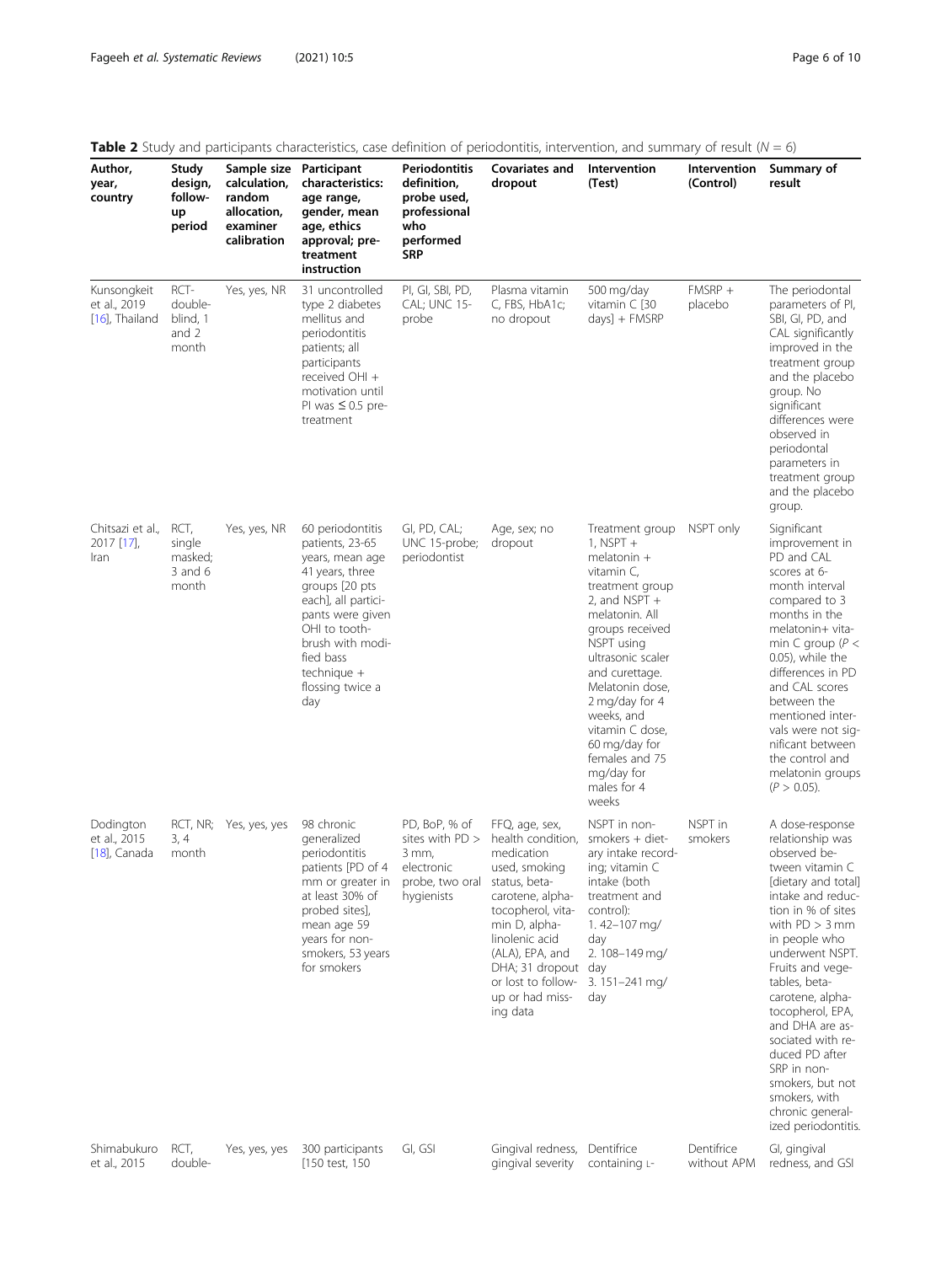| <b>Table 2</b> Study and participants characteristics, case definition of periodontitis, intervention, and summary of result ( $N = 6$ ) |  |
|------------------------------------------------------------------------------------------------------------------------------------------|--|
| (Continued)                                                                                                                              |  |

| Author,<br>year,<br>country                              | Study<br>design,<br>follow-<br>up<br>period        | Sample size<br>calculation,<br>random<br>allocation,<br>examiner<br>calibration | Participant<br>characteristics:<br>age range,<br>gender, mean<br>age, ethics<br>approval; pre-<br>treatment<br>instruction                                                                                                               | Periodontitis<br>definition,<br>probe used,<br>professional<br>who<br>performed<br><b>SRP</b>                                                                        | Covariates and<br>dropout                                                                                     | Intervention<br>(Test)                                                                                                                         | Intervention<br>(Control)                 | Summary of<br>result                                                                                                                                                                                                                                                                                                                                                     |
|----------------------------------------------------------|----------------------------------------------------|---------------------------------------------------------------------------------|------------------------------------------------------------------------------------------------------------------------------------------------------------------------------------------------------------------------------------------|----------------------------------------------------------------------------------------------------------------------------------------------------------------------|---------------------------------------------------------------------------------------------------------------|------------------------------------------------------------------------------------------------------------------------------------------------|-------------------------------------------|--------------------------------------------------------------------------------------------------------------------------------------------------------------------------------------------------------------------------------------------------------------------------------------------------------------------------------------------------------------------------|
| $[21]$ , Japan                                           | blind; 3<br>month                                  |                                                                                 | control], 20-64<br>years                                                                                                                                                                                                                 |                                                                                                                                                                      | index, total<br>antioxidant<br>activity (TAOC)<br>of the saliva                                               | ascorbic acid 2-<br>phosphate mag-<br>nesium salt<br>[0.3%]                                                                                    |                                           | significantly<br>reduced in the<br>intervention<br>group as<br>compared to the<br>control group.<br>The result<br>suggested that<br>dentifrice<br>containing<br>ascorbic acid<br>were effective in<br>reducing<br>gingivitis.                                                                                                                                            |
| Gokhale<br>et al., 2013<br>$[23]$ , India                | RCT,<br>double<br>blinded;<br>14 days              | NR, NR, NR                                                                      | 121 participants<br>with SBI $\geq$ 2, 30-<br>60 years, four<br>groups: 30<br>healthy without<br>periodontitis, 30<br>healthy with<br>periodontitis, 30<br>healthy with<br>chronic gingivitis,<br>and 30 diabetics<br>with periodontitis | PI, PPD, SBI;<br>periodontitis<br>was defined<br>based on<br>Armitage 1999<br>definition;<br>chronic<br>gingivitis was<br>defined based<br>on SBI; single<br>dentist | Plasma ascorbic<br>acid<br>concentration                                                                      | Group1: SRP over SRP over two<br>two appointment appointment<br>+ ascorbic acid<br>supplementation<br>$[450 \text{ mg}]$ as<br>chewable tablet | + lemon<br>flavored<br>chewable<br>tablet | Vitamin C<br>supplementation<br>as an adjunct to<br>NSPT significantly<br>improved the SBI<br>in participants<br>with gingivitis,<br>and diabetics<br>with<br>periodontitis.                                                                                                                                                                                             |
| Abou<br>Sulaiman and<br>Shehadeh,<br>2010 [19],<br>Syria | RCT,<br>single<br>masked;<br>$1$ and $3$<br>months | Yes, yes                                                                        | 60 chronic<br>periodontitis<br>patients [30<br>treatment group<br>and 30 control<br>group]                                                                                                                                               | PPD, CAL, BOP,<br>GI; standard<br>periodontal<br>probe; single<br>specialist;<br>periodontist                                                                        | Age, sex; total<br>antioxidant<br>activity (TAOC)<br>of plasma (1<br>month after<br>periodontal<br>treatment) | Group 1: NSPT +<br>vitamin C (dose<br>of vitamin C,<br>2000 mg a day<br>for 4 weeks);<br>group 2: NSPT<br>with no vitamin<br>C                 | NSPT only                                 | There were<br>significant<br>improvements in<br>PPD, CAL, GI, and<br>BOP scores at the<br>1-month and 3-<br>month interval<br>post-treatment in<br>both the ChP1<br>and ChP2 groups<br>compared to<br>baseline mea-<br>sures. Vitamin C<br>did not offer a<br>therapeutic ef-<br>fect. No signifi-<br>cant difference<br>between group<br>plasma levels<br>post 1-month. |

standard" in the hierarchy of observational studies, we accumulated randomized controlled trial-based evidence, using an exhaustive search strategy to establish if a relationship exists between vitamin C supplementation and periodontal status of subjects following non-surgical periodontal therapy.

Scaling and root planning (SRP) is the first-line approach for the treatment of periodontitis cases. It has remained the "gold standard" of periodontal therapy for decades and is usually quite predictable [[23](#page-9-0)]. Over the years, research has been focused on finding antiinflammatory, chemotherapeutic, and host-modulatory agents that can significantly enhance the results of SRP. It has been demonstrated that SRP alone is capable of reducing oxidative stress and restoring redox balance until 3 months post SRP but not at 6 months despite thorough oral hygiene maintenance implying that there is a decreased ability of periodontal tissues against ROS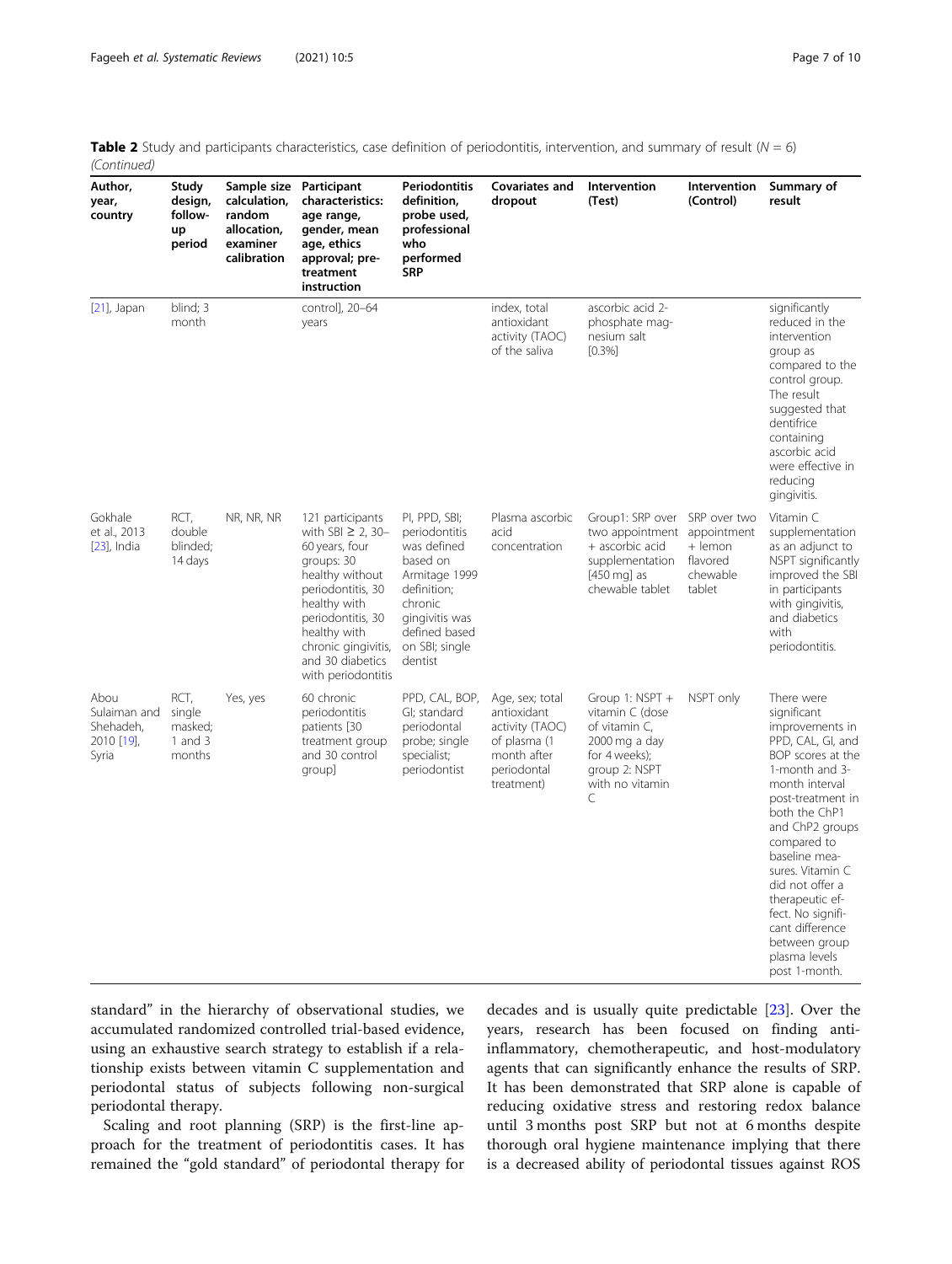<span id="page-7-0"></span>

activity in periodontitis patients even after successful non-surgical therapy [\[24](#page-9-0)]. Moreover, there is sufficient evidence to show that supplemental treatment with antioxidants like vitamin E, taurine, and lycopene resulted in improved clinical periodontal parameters, increased activities of local and systemic antioxidants, and reduced levels of local and systemic reactive oxygen species (ROS) when compared with non-surgical periodontal therapy alone [\[25](#page-9-0)].These findings taken together support the need for supplementation of antioxidants in addition to SRP not only to improve short-term clinical outcomes but also to maintain redox balance and normalize oxidant stress after SRP over the long-term(> 6 months). Micronutrients, such as vitamin C, possess potent antioxidant [\[26\]](#page-9-0), immune-modulatory [\[27](#page-9-0)], and angiogenic properties [\[28](#page-9-0)] making it a promising agent for adjunctive use with initial periodontal therapy. However, evidence regarding its efficacy as an adjunct to SRP is either conflicting or unavailable to warrant its adoption in routine therapy.

A total of six RCTs which were included in this review, vitamin C was administered in conjunction with SRP in varying modes and doses in adult participants > 23 years of age. The minimum follow-up period ranged from 14 days to 6 months, with four studies mandating at least a 3-month follow-up  $[17–19, 21]$  $[17–19, 21]$  $[17–19, 21]$  $[17–19, 21]$  $[17–19, 21]$  $[17–19, 21]$ . Five out of six included studies found that vitamin C supplementation was associated with improved periodontal outcome measures of PI, SBI, GI, PPD, and CAL. Supplemental administration of vitamin C along with initial therapy did improve indices of gingival bleeding and inflammation in test groups comprising of gingivitis patients [\[20](#page-9-0), [21](#page-9-0)] and diabetics [\[20](#page-9-0)] but such a relationship was not observed in periodontitis group. The reduction in gingival bleeding and inflammation is expected in gingivitis cases and there is evidence from 2 experimental gingivitis studies [\[29](#page-9-0), [30](#page-9-0)] which demonstrate an inverse relationship between vitamin C supplementation and gingivitis.

In periodontitis, such a relationship with vitamin C has not been observed probably because periodontitis is a distinct condition from gingivitis [\[12](#page-9-0)] and also there may be factors limiting its action in periodontitis tissues [[31\]](#page-9-0); therefore, supplementation with vitamin C may not exhibit the same effect as observed in gingivitis. Despite the ability of ascorbic acid to induce progenitor cells of the periodontal tissues to differentiate and promote wound healing in vitro [[9\]](#page-9-0), there remains no evidence suggesting that it has the potential to result in the gain

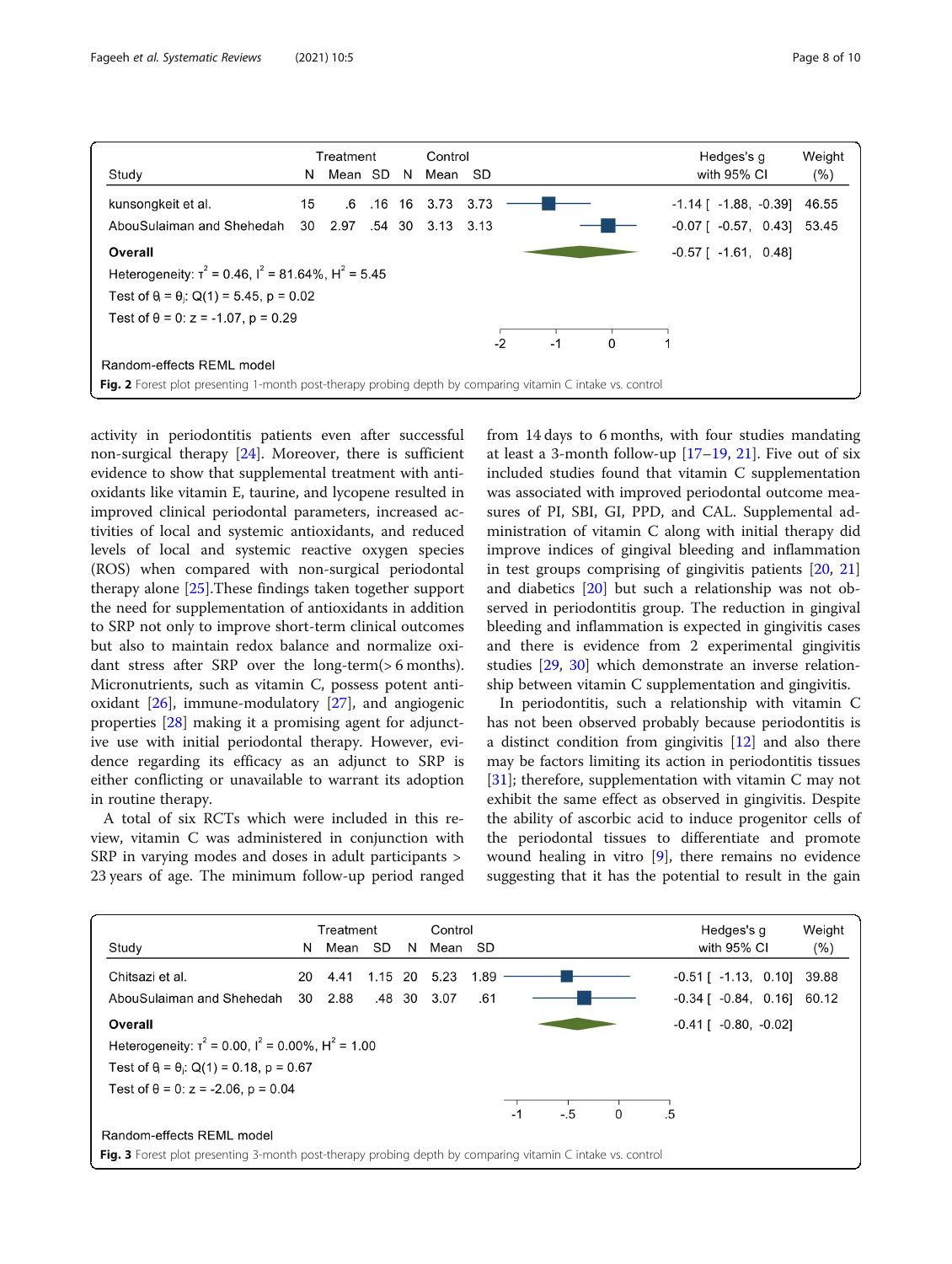<span id="page-8-0"></span>of clinical attachment in vivo. This may be another substantial reason that does not support its additional benefit in reducing PPD in the long-term for severe periodontitis [[9](#page-9-0)]. Vitamin C did, however, have a preventative beneficial effect on the maintenance of periodontal health, and the concentration of vitamin C in serum/plasma was found to be associated with periodontal health in our review.

Antioxidants rarely act alone in vivo and always in an orchestrated manner [\[32](#page-9-0)]. Consumption of citrus fruits is more effective in raising the plasma vitamin C levels when compared to the administration of high-dose supplements [[33\]](#page-9-0). Also, studies with dietary intervention in the form of grape fruits [[34\]](#page-9-0) and kiwi fruits [\[35](#page-9-0)] have shown to raise plasma levels of vitamin C over recommended daily allowance. Besides, these natural sources are rich in other micro and phytonutrients such as flavonoids which may act as co-adjuvants. In that case, would it be justified to persist with trials employing single vitamin antioxidants from synthetic sources? Hence, our approach to adjunctive therapy needs to be reconsidered in light of these recent findings. Perhaps a more holistic, diet-based interventional approach with whole foods may be the new direction for future research in this area.

#### Limitations and future implications

Since the outcome measures varied in the studies that were included in this review, this led to heterogeneous data generation and comparisons were made within the results of the studies reviewed. Also, the number of articles included in this study was limited. Larger, wellcontrolled clinical studies are the need of the hour to build upon the currently limited evidence along with more interventional studies to assess the role of systemic and risk factors such as diabetes and smoking with periodontitis and vitamin C.

## Conclusion

Administration of vitamin C as an adjunct to nonsurgical periodontal therapy did not result in clinically significant improvements in pocket probing depths at 3 months in periodontitis patients. With the limited evidence available, no recommendation can be made for supplementation of vitamin C in conjunction with initial periodontal therapy for subjects with periodontitis to improve primary treatment outcome measures. More longterm, well-designed, longitudinal studies with better assessment criteria are needed to produce conclusive evidence on the subject.

#### Abbreviations

ALA: Alpha-linolenic acid; BOP: Bleeding on probing; CAL: Clinical attachment level; CASP: Critical Appraisal Skills Programme; CI: Confidence interval; DHA: Docosahexaenoic acid; EPA: Eicosapentaenoic acid; GI: Gingival index;

GSI: Gingivitis severity index; NSAIDs: Non-steroidal anti-inflammatory drugs; NSPT: Non-surgical periodontal therapy; PI: Plaque index; PMNs: Polymorphonuclear leukocytes; PPD: Periodontal/probing pocket depth; RCTs: Randomized control trials; PRISMA: Preferred Reporting Items for Systematic Reviews and Meta-Analyses; RoB-2: Risk of Bias Tool 2 for randomized trials; ROS: Reactive oxygen species; SBI: Sulcus Bleeding Index; SD: Standard deviation; SMD: Standardized mean difference; SRP: Scaling and root planning; TAOC: Total antioxidant capacity

#### Acknowledgements

None

#### Authors' contributions

Hytham N Fageeh was the project lead of the review. Hytham N Fageeh and Hammam I Fageeh conceived the review. Hytham N Fageeh, Hammam I Fageeh, and Shahrukh Khan designed the review. Shilpa Bhandi and Shankargouda Patil managed the review process. Hytham N Fageeh, Hammam I Fageeh, Shilpa Bhandi, and Shankargouda Patil participated in the screening, data abstraction, and quality appraisal. Hammam I Fageeh, Shilpa Bhandi, and Shankargouda Patil tabulated the review results. Hytham N Fageeh, Hammam I Fageeh, Sharukh Khan, and Ashwin Prabhu summarized and described the review findings. Hytham N Fageeh, Hammam I Fageeh, Shilpa Bhandi, and Shankargouda Patil prepared the first draft of the manuscript. Ashwin Prabhu and Shahrukh Khan contributed to the interpretation and discussion of review findings. Ashwin Prabhu and Shahrukh Khan revised the manuscript based on edits by all authors. Ashwin Prabhu prepared the final version. All authors reviewed and approved the final version of the manuscript.

#### Funding

No funding was received to conduct this study.

#### Availability of data and materials

All data generated or analyzed during this study are included in this article.

## Ethics approval and consent to participate Not applicable

## Consent for publication

Not applicable

#### Competing interests

None

#### Author details

<sup>1</sup> Department of Preventive Dental Sciences, College of Dentistry, Jazan University, Jazan, Kingdom of Saudi Arabia. <sup>2</sup>Department of Periodontics, KLE Society's Institute of Dental Sciences, Bangalore, India. <sup>3</sup>Department of Restorative Sciences, College of Dentistry, Jazan University, Jazan, Kingdom of Saudi Arabia. <sup>4</sup>School of Nursing and Midwifery, Faculty of Health, Deakin University, Geelong, Australia. <sup>5</sup>Department of Maxillofacial Surgery & Diagnostic Sciences, Division of Oral Pathology, College of Dentistry, Jazan University, Jazan, Kingdom of Saudi Arabia.

#### Received: 18 August 2020 Accepted: 2 December 2020 Published online: 04 January 2021

#### References

- 1. AAP. Periodontal disease: fact sheet, [https://www.perio.org/newsroom/](https://www.perio.org/newsroom/periodontal-disease-fact-sheet) [periodontal-disease-fact-sheet](https://www.perio.org/newsroom/periodontal-disease-fact-sheet) (2017).
- 2. Van Dyke TE, Van Winkelhoff AJ. Infection and inflammatory mechanisms. Journal of clinical periodontology. 2013;40:S1–7.
- 3. Nguyen GT, Green ER, Mecsas J. Neutrophils to the ROScue: mechanisms of NADPH oxidase activation and bacterial resistance. Front Cell Infect Microbiol. 2017;7:373.
- 4. Waddington RJ, Moseley R, Embery G. Periodontal disease mechanisms: reactive oxygen species: a potential role in the pathogenesis of periodontal diseases. Oral diseases. 2000;6:138–51.
- 5. Chapple IL, Matthews JB. The role of reactive oxygen and antioxidant species in periodontal tissue destruction. Periodontology. 2007;43:160–232.